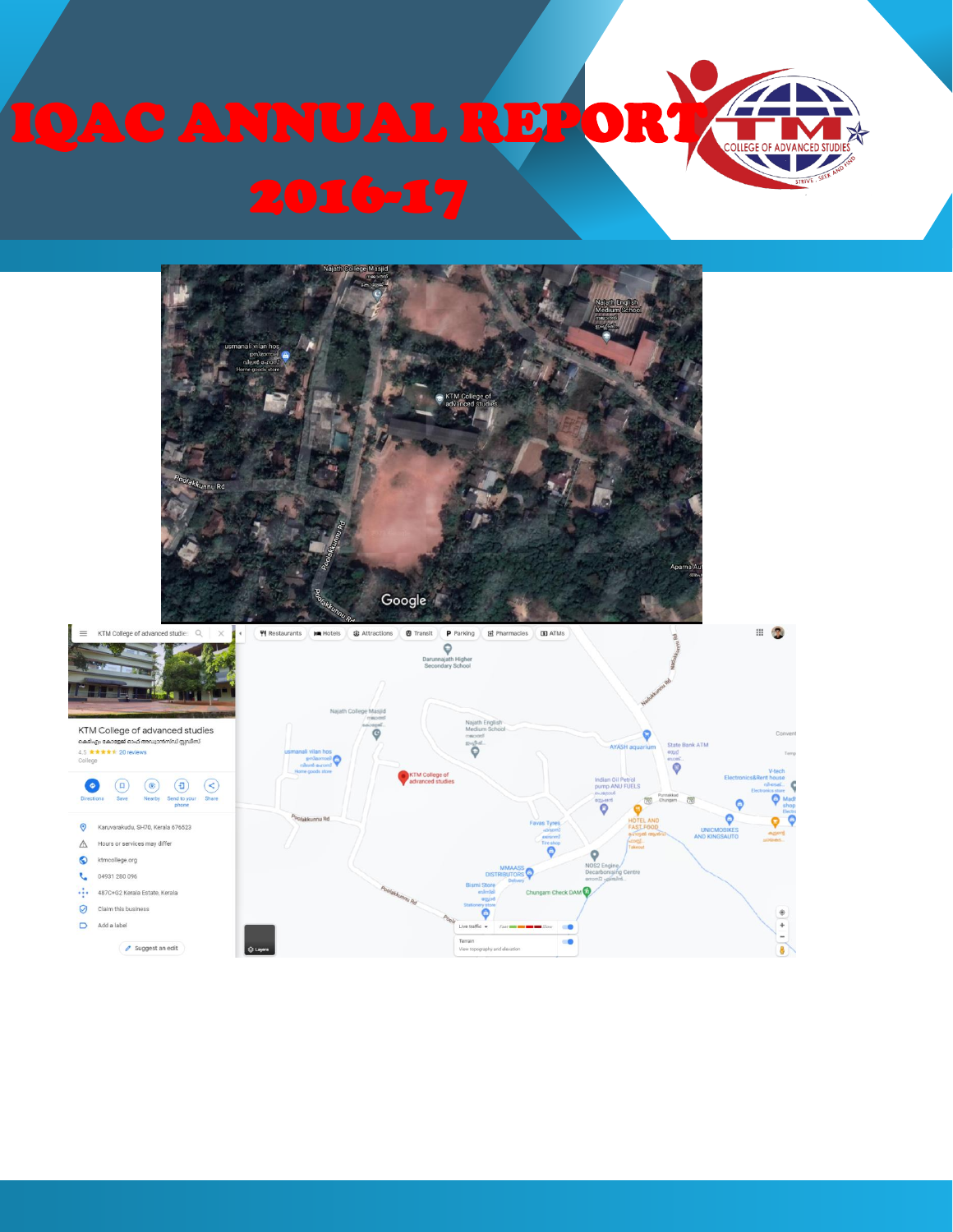Internal Quality Assurance Cell (IQAC) under the auspices of the Darunnajath Arabic College has been an integral part of the college to work towards realizing the goals of quality enhancement by developing a system for conscious, consistent and catalytic improvement in different aspects of functioning of the college. For the year 2016-17, it was decided to do the needful for the preparation of Academic calendar of the College and to submit the necessary suggestions to the Staff Council for the same to collect the suggestions and requirements of students and staff for the betterment and development of the college. IQAC held its regular meeting on every third week of each month.

### **Significant Activities and contributions of IQAC**

As the IQAC Collect every year feedbacks from all stakeholders, we collected the feedbacks and analyzed data collected from them and took necessary steps for actions to be taken. IQAC also conducted an academic audit and organized many professional development programs for teaching and non-teaching staff of the College. IQAC creatively interfered to enhance the quality of teaching-learning process by ensuring that the planned activities are carried out in a time-bound manner.

#### **Departmental Seminars**

Internal Quality Assurance cell (IQAC) takes initiatives to organize seminars and workshops collaborately with the departments. The seminar and workshops conducted with departments are listed below:

- IQAC with Department of Arabic organized Two Day State level seminar on "Contemporary Arabic Prose Writers" on 16-17 December 2016
- One Day Workshop on "Islamic banking; Policies and Implementations" was conducted by dept of Commerce on 08<sup>th</sup> February 2017.
- The Department of Commerce organized One Day National Seminar on "Role of Entrepreneurship in Rural Transformation" on 23rd December 2016
- One Day State Level Seminar on "Intellectual Property Rights- A Social Perspective" was held under the auspice of the Dept. of Commerce on 21<sup>st</sup> January 2017.
- Department of Commerce organized One Day National Seminar on "Intellectual Property Rights and Technological Advancement" on 18<sup>th</sup> February 2017

#### **Skill Enhancement Initiatives**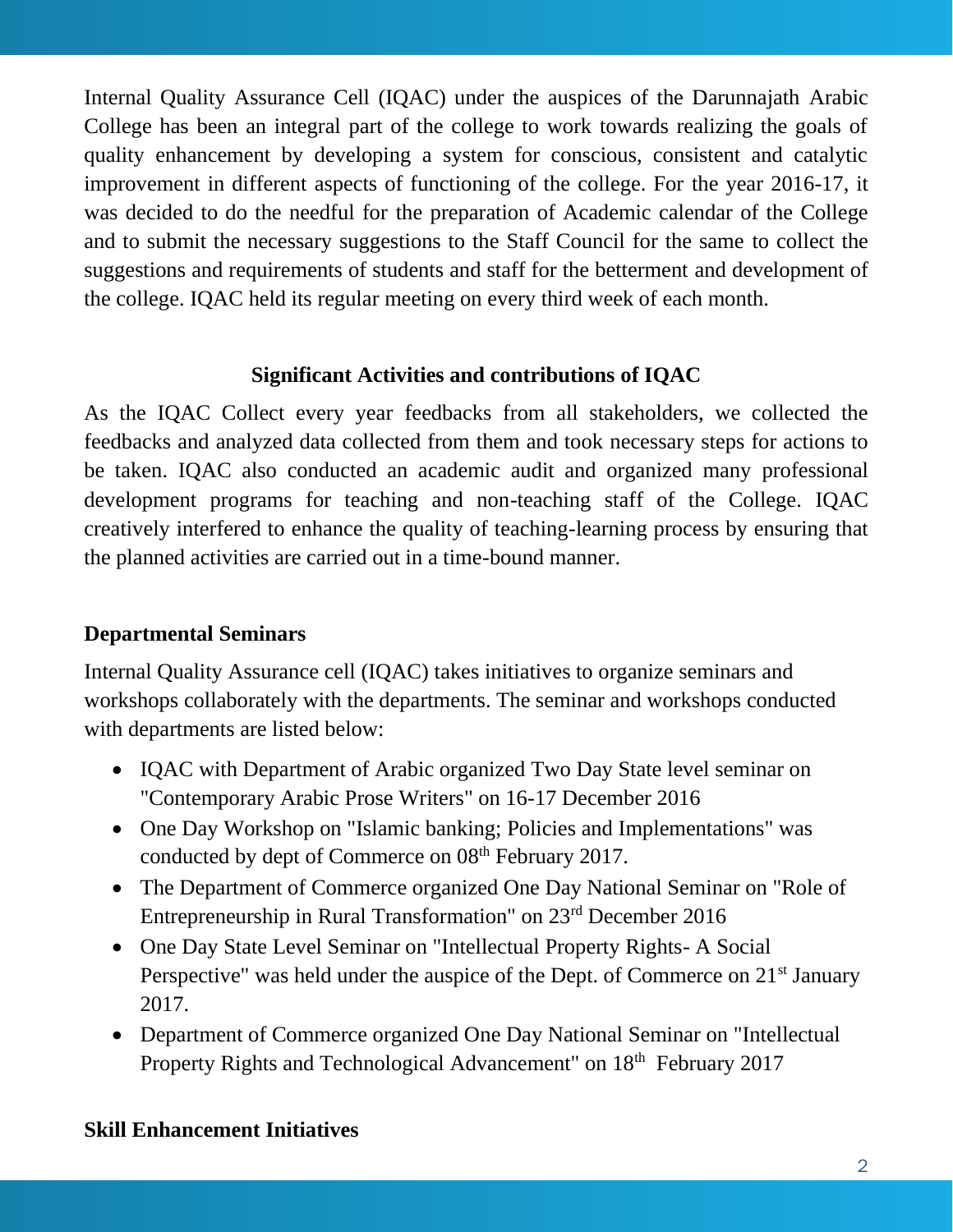IQAC Also conducts skill enhancement initiatives at UG and PG level integrated with curriculum to give them an orientation and hands on experience in developing soft skill programmes which mould them for the future and society. Here are some programmes initiated by IQAC during the 2016-17 academic year:

- Conducted a Class on 'Health & Fitness' on 21-06-2016, to make the students aware of health and fitness. Master Musthafa K led the session.
- A Workshop on 'Poem Writing' was conducted for nurturing the literary and linguistic capacities of students. Mr.C Hamza (Faculty member of PG Dept.of English Najath College of Science & Technology Karuvarakundu) handled the session on 16-08-2016.
- A Taekwondo class organized to make aware of physical fitness under the leadership of Mr. Musthafa. K. on 22-08-2016
- A Soft skill class on Public speaking and presentation Skills conducted by DAWN Foundation, Malappuram on 21-11-2016,
- Awareness class on 'Cultivation of vegetables at College' was conducted with the collaboration of Krishi bhavan, Karuvarakundu on 02-12-2016
- Coaching class for entrance examination of higher studies conducted on 15-12-2016
- A session on "Writing A Review" was held at college as part development of students linguistic and communication skills on 13-01-2017.
- A hands-on training on Microsoft Word was provided to the students of II M.A. Arabic by Tech Pro IT Solutions, Malappuram on 20-01-2017. Mr. Deepak Kumar Handled the session.
- A Training program on Professional Accounting was conducted for B. Com students on 20-01-2017.
- Mr.Fareed Rahmani handled a session on Career Counselling for the final year students of the college on 06-02-2017.

## **Extension and Outreach Programs**

IQAC carries out the extension an outreach program which was conducted the last years. "Koode" (We are With You) in consonance with the Union Government's initiative of Beti Bachao, Beti Padhao and Shashakthikaran, the educational and Social Enrichment Program for the orphan and destitute students actively are some of the programs which IQAC actively continues make the students aware of it. The other programs are: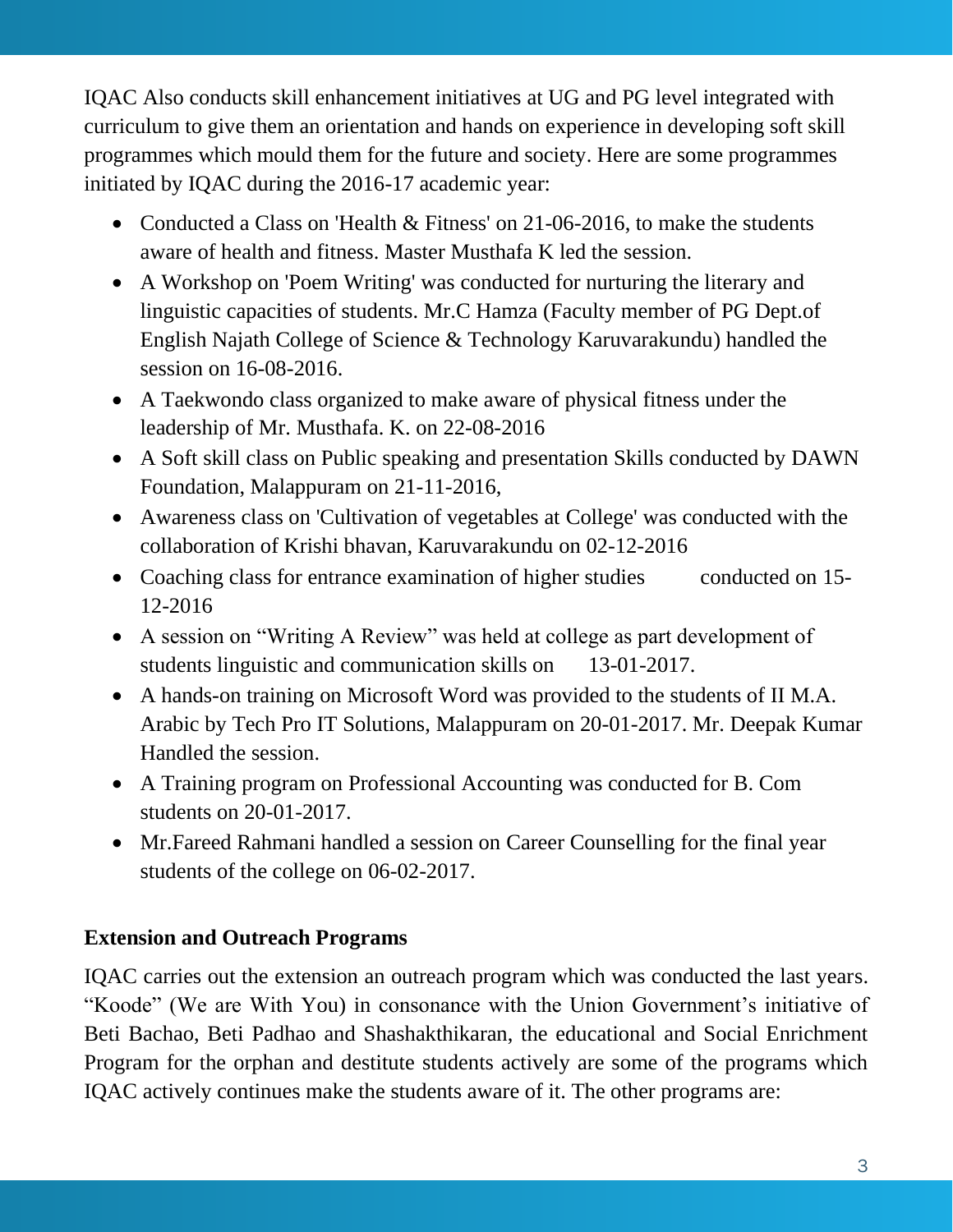- Language acquisition program for migrant laborers namely "madhuram Malayalam".
- Awareness program for plantation laborers.
- Health Survey
- Psych-up: Program targeting class ten students.
- Pre-Marital Counseling.

# **Promotion of Academic and Research Development**

IQAC make every necessary step for the promotion of the college staff as they are the corner-stones of the development of college and thus the students. IQAC guide the teachers for their academic and research activities from time to time. Mrs. Saeeda KT and Mr. Muhammed Aslam honored by IQAC for presenting papers in national seminar held at University of Kerala, Thiruvananthapuram.

# **Contribution of IQAC to teaching- learning process**

- IQAC helps to maintain zero hour and substitute registers.
- It was held special programs for Advanced and Slow learners.00 programs for Slow learners and 00 for advanced learners.
- IQAC makes it sure that open houses (class PTA meetings) are convened regularly.
- IQAC selected the students who deserve different scholarships and awards of the College.
- Teachers were encouraged to use IT tools in maximum number in the classrooms.

## **Initiatives for Enhancement of Staff Competence:**

- A class on "Qualitative Enhancement" conducted for Teaching and non teachinf staff of the college on 14-06-2016
- For enhancement of teacher competence IQAC organized a workshop on "How to prepare research article?" on 19/07/2016
- Aiming to improve efficiency in classrooms a class on "effective class room management" was organized on 18/01/2017
- **Details of teachers attended professional development Programmes:**

| <b>Name of Teacher</b> | <b>Programme</b>                       | <b>Date</b>    |
|------------------------|----------------------------------------|----------------|
| Dr Muhammed Aslam. NK  | Two day State leadership               | $12.11.2016 -$ |
|                        | <b>Training Program</b>                | 13.11.2016     |
| Dr Muhammed Aslam. NK  | <b>Empanelled Training Institution</b> | $19.01.2017 -$ |
|                        | for NSS, Rajagiri College of           | 25.01.2017     |